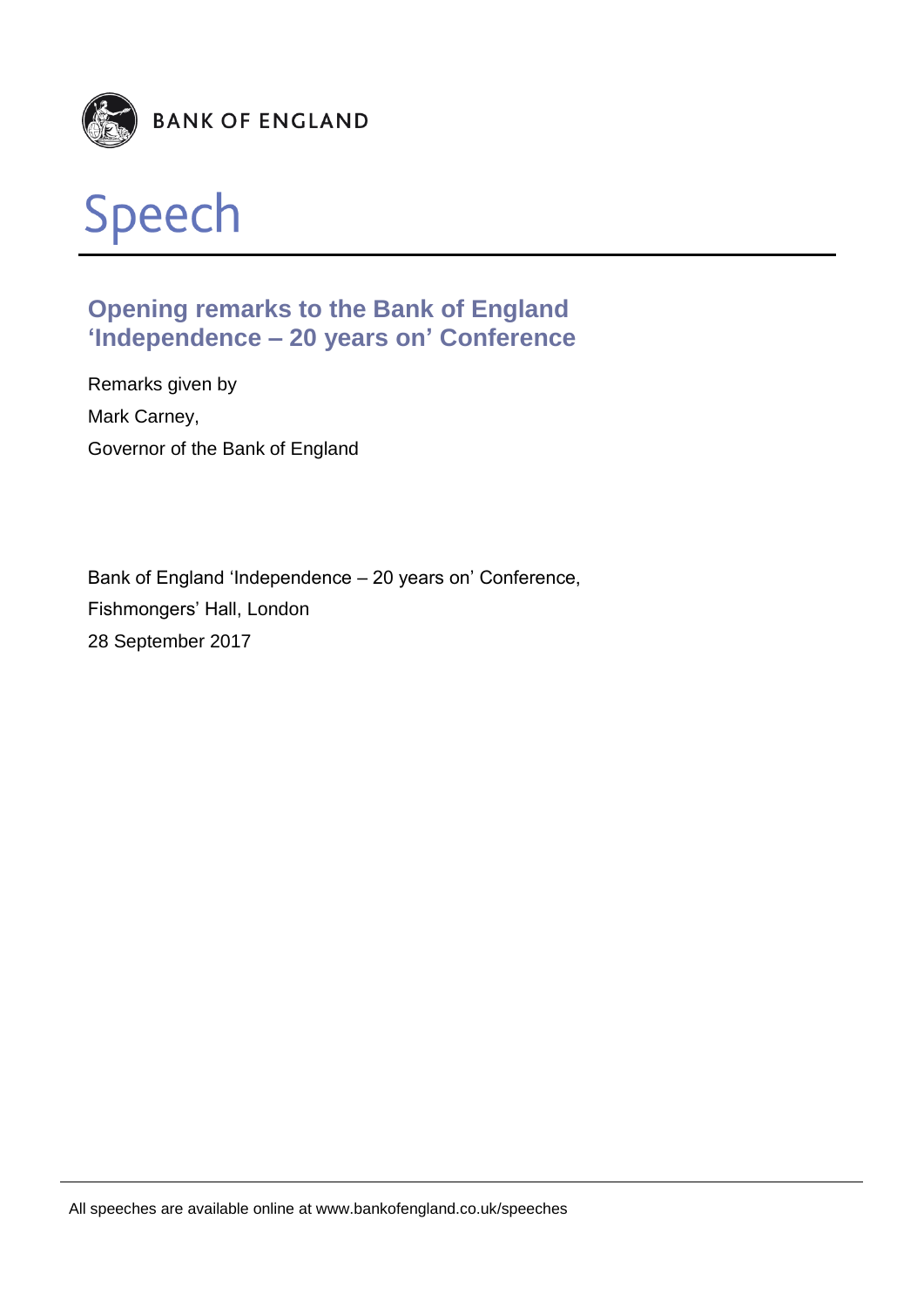Welcome to this conference marking 20 years of independent monetary policy making in the UK.

We are here because long and varied experience has shown that price stability is the best contribution monetary policy can make to the public good.

High inflation hurts the least well off in society the most. It distorts price signals, inhibits investment, and ultimately damages the economy's productive capacity. Equally, deflation imperils growth and employment, and, in the extreme, leads to financial ruin and economic collapse.

The happy medium is low, stable and predictable inflation. A little inflation greases the wheels of the economy, and it gives monetary policy space to deliver better outcomes for jobs and growth when shocks hit.

Recognising the value to society of price stability is one thing, delivering it is quite another.

## **The Bad Old Days**

Prices were anything but stable during the 1970s and 80s. With the collapse of Bretton Woods in 1971, UK monetary policy lost its nominal anchor. There followed a series of botched experiments, with targets for incomes, monetary aggregates and the exchange rate. The costs of such failures were enormous, with prices rising by 750% in the twenty-five years to 1992, more than over the previous two hundred and fifty years. Unemployment was high and growth volatile.

The inflation target rose from the ashes of the ERM debacle twenty five years ago this month, marking the point when price stability became the unambiguous objective of UK monetary policy.

The new framework was a success, though only a partial one. That's because, with interest rate decisions still made by the Chancellor, it wasn't fully credible. Experience teaches that political control of monetary policy decisions suffers from time inconsistency, in which policymakers promise low inflation, then go for faster growth and ultimately achieve neither.

Conversely, welfare can be improved if governments first choose the preferred rate of inflation and then delegate operational responsibility to the central bank to achieve it.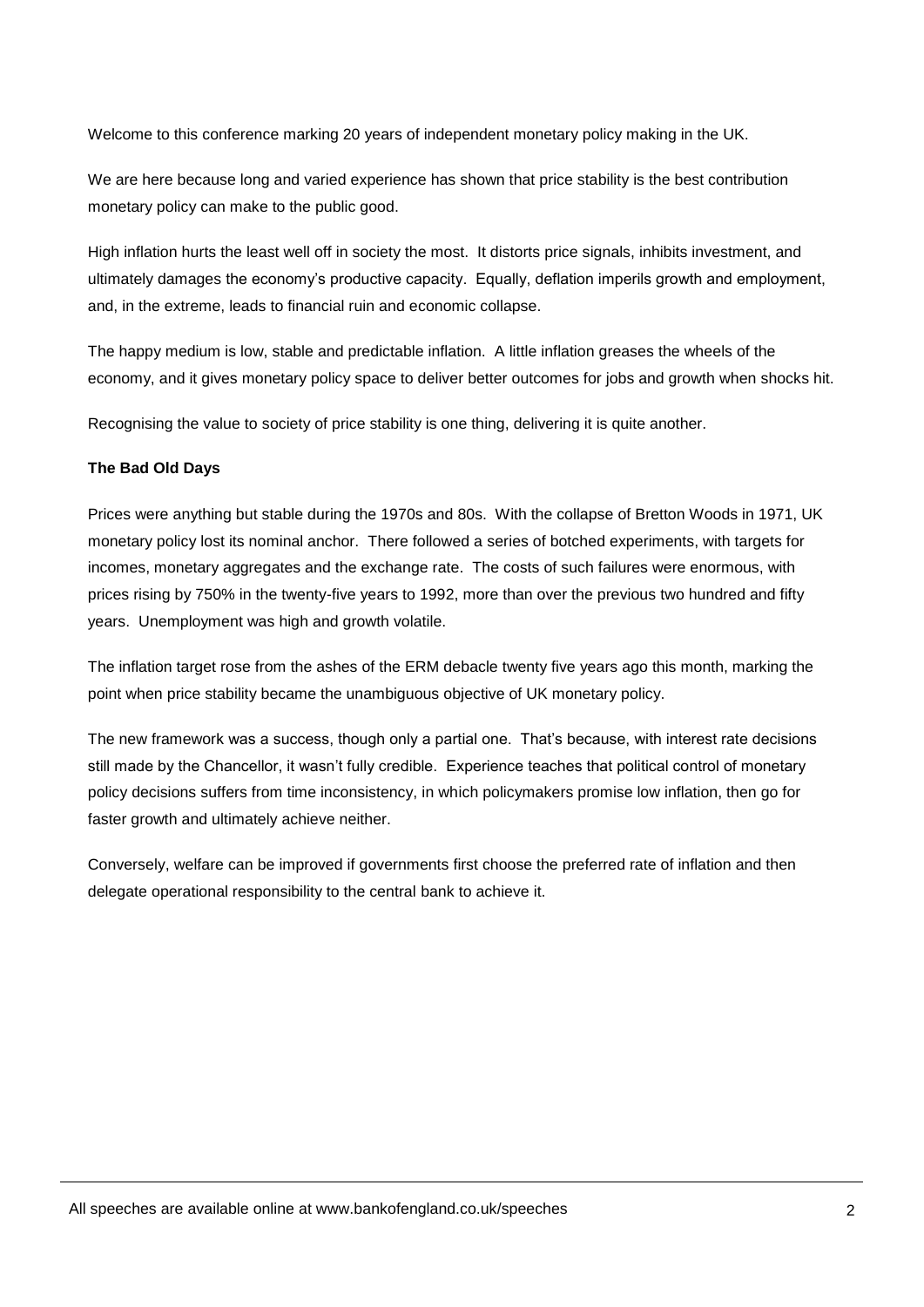### **The UK Framework for Monetary Independence**

So it was in 1997 when Gordon Brown boldly gave the Bank of England operational control for setting monetary policy.

The Bank of England Act of 1998 clarified – for the first time in three centuries – the Bank's responsibilities.<sup>1</sup> It gave a new independent body of the Bank, the MPC, a clear remit to achieve the inflation target over the medium term. The inflation target is symmetric (meaning we care as much about returning inflation to target from below as from above), and it applies at all times. Subject to achieving the target, the MPC is also required to support the Government's economic policy objective, currently strong, sustainable and balanced growth.

#### **Accountability**

Under what Mervyn King termed constrained discretion, the Bank takes its orders from the remit and is accountable to Parliament and the people for its performance.

Their expectations certainly have changed since Montagu Norman justified his decisions to a compliant predecessor of the TSC by appealing opaquely to his "instincts." Not a response I've dared to venture during my thirty odd parliamentary testimonies. More seriously, the need for the Bank to be open and accountable is greater than ever, not only because of the growing distrust of institutions and the 'experts' who reside within them, but also because better public understanding makes our policies more effective.

That's why the Bank has increased dramatically the scale and quality of its outreach. We now publish all relevant information for each policy decision on the day it is released. We disclose the key judgments underlying our forecasts and account for differences when they occur. Leveraging our network of 12 regional agencies, we meet with thousands of businesses every year, discuss with the tens of thousands of people who attend our town halls and Public Forums, and engage with the hundreds of thousands more through social media.

#### **Performance and Lessons Learned**

-

The gains from independence have been enormous. In the two decades that followed independence, inflation averaged just under 2% compared with over 6% in the preceding two. It's been one-fifth as volatile. Crucially, independence allowed monetary policy to respond boldly and effectively to the biggest financial crisis in a century. And it leaves the Bank well placed to address a range of possible developments around Brexit.

<sup>&</sup>lt;sup>1</sup> As former Governor Eddie George once remarked, in the half century that followed its nationalisation in 1946 "the Bank operated under legislation which, remarkably, did not attempt to define our objectives or functions." They were, instead, "assumed to carry over from [the Bank's] earlier long history." George, E (2000), 'Central bank independence', speech at the SEANZA Governors' Symposium, 26 August 2000.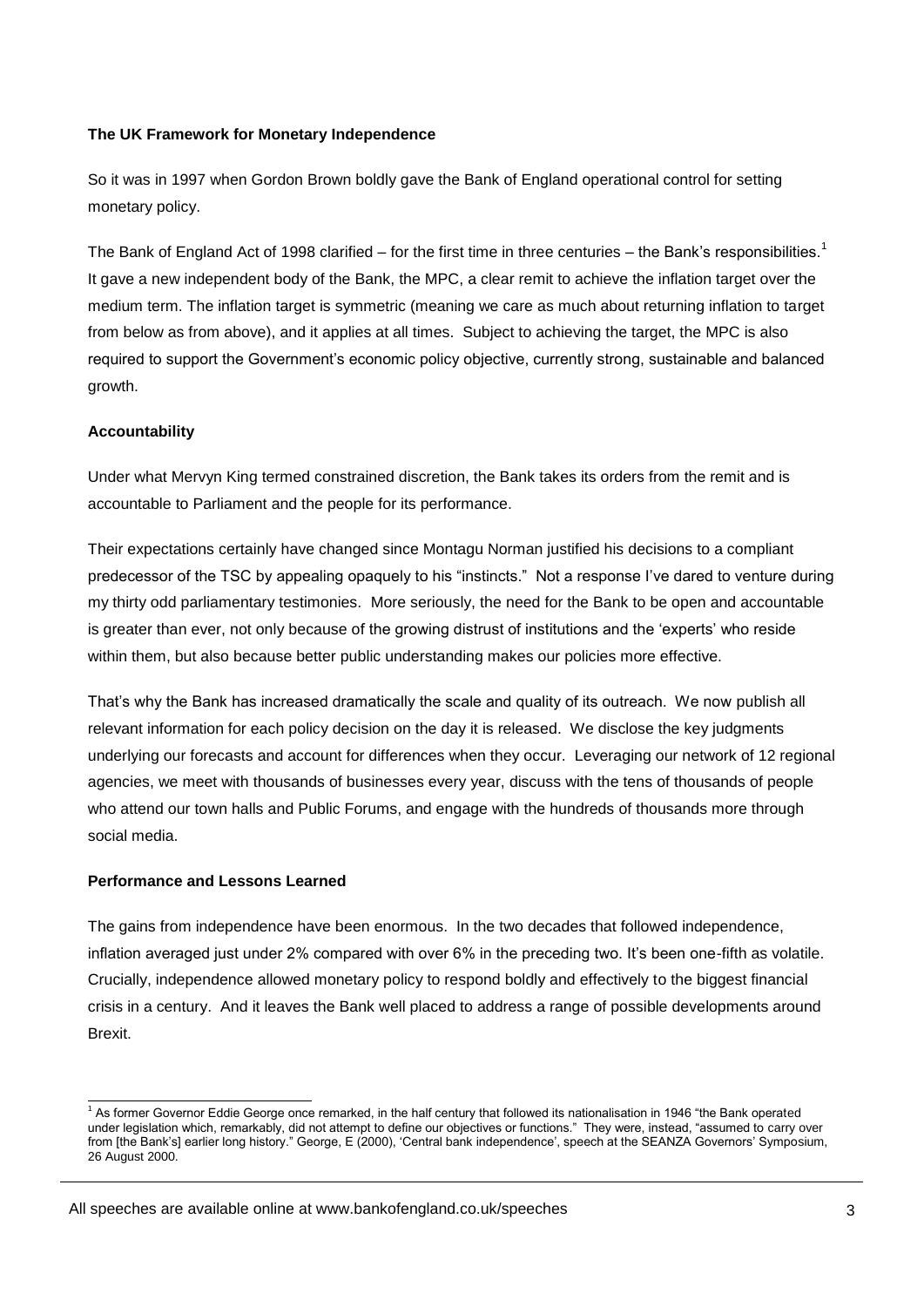Over the past twenty years, we have also learned a few important lessons. Allow me to highlight three.

First, the financial crisis exposed how a healthy focus on price stability became a dangerous distraction. Central banks had won the war against inflation during the Great Moderation only to lose the peace as vulnerabilities built inexorably.

Now monetary policy isn't best placed to address risks to financial stability but the challenge is that the necessary financial policy decisions are also subject to time inconsistency problems. Financial lobbies are strong, and the temptations of a dash for growth are powerful. Conversely, there are no obvious or immediate rewards to the tough decisions necessary to avoid future crises. In the world of financial stability, success is an orphan.

That is why when the Bank was fundamentally reformed after the crisis, the procedures and structures of the MPC were largely replicated in the Bank's two new policy committees, the FPC and the PRC. Crucially, all the Bank's committees have access to the Bank's information and analysis, all are well-informed about each other's reaction functions and all can coordinate their policies when appropriate. The Bank's Committees are independent but not isolated.

The second lesson of the past two decades has been the importance of the flexibility in flexible inflation targeting.

While the inflation target applies at all times, the remit has always acknowledged that inflation may deviate temporarily from the target on account of shocks. Since 2013, it has explicitly recognised that in exceptional circumstances, bringing inflation back to target too rapidly could cause undesirable volatility in output and employment.

In exceptional circumstances like today when the economy is facing profound structural change, the MPC can extend the horizon over which it returns inflation to target from above in order to balance the effects on jobs and activity. After all, even though monetary policy cannot prevent the weaker real income growth likely to accompany the transition to new trading arrangements with the EU, it can influence how this hit to incomes is distributed between job losses and price rises.

This brings me to my final point: while carefully circumscribed independence is highly effective in delivering price and financial stability, it cannot deliver lasting prosperity and it cannot solve broader societal challenges. This bears emphasising because in recent years a host of issues have been laid at the door of the Bank of England from housing affordability to poor productivity.

Calls for the Bank to solve these challenges ignore the Bank's carefully defined objectives. And they confuse independence with omnipotence.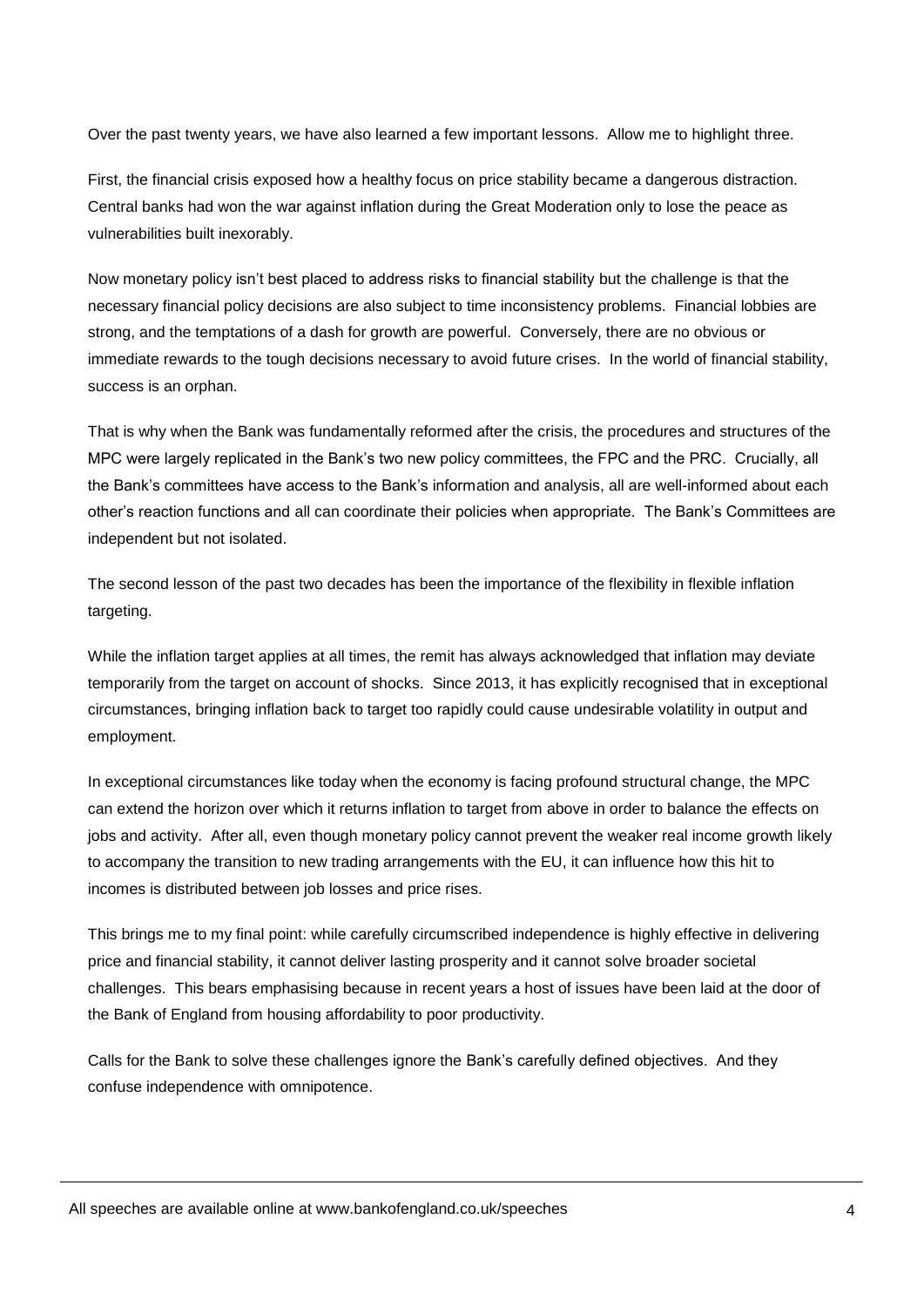Monetary and financial stability are foundational. They are necessary for prosperity but they aren't sufficient to deliver it.

The biggest determinants of the UK's medium-term prosperity will be the country's new relationship with the EU and the reforms it catalyses. Most of the necessary adjustments are real in nature and therefore not in the gift of central bankers.

The Bank will do everything it can to support adjustment consistent with its statutory obligations. We will continue to assess and express our independent assessment of the risks associated with Brexit. We will also use all our powers, consistent with our remits, to mitigate those risks and to smooth the adjustment to new opportunities.

Monetary policy will be set to achieve the inflation target in a way that helps smooth real adjustment in the economy and supports jobs in the wake of very large external forces.

Banks will be capitalised so that they can withstand any severe shock that could be associated with Brexit – however unlikely – and still meet demand for credit.

The financial system as a whole will have the capacity to finance the transition and the opportunities beyond.

These are the best contributions the Bank of England can make to the good of the people of the United Kingdom.

#### \*\*\*\*\*\*\*\*\*\*\*\*\*\*\*\*\*\*\*\*\*\*\*\*\*\*\*\*

Ultimately, the prosperity of the UK will reflect not just the final Brexit arrangements but also the government's fiscal and structural policies. The first speaker at this conference is the best placed to address these topics.

It could, however, have been very different. As some of you may know, the Prime Minister began her career as a new graduate at the Bank before leaving after six years to pursue other interests – ultimately politics. Whilst at the Bank, the Prime Minister worked in the Economic Intelligence Department – then the cutting edge of our activities. During her time she accomplished great things and was destined for much more. Just imagine what could have become of your career, Prime Minister, if you had stayed at the Bank: you could have been in Fishmongers Hall…